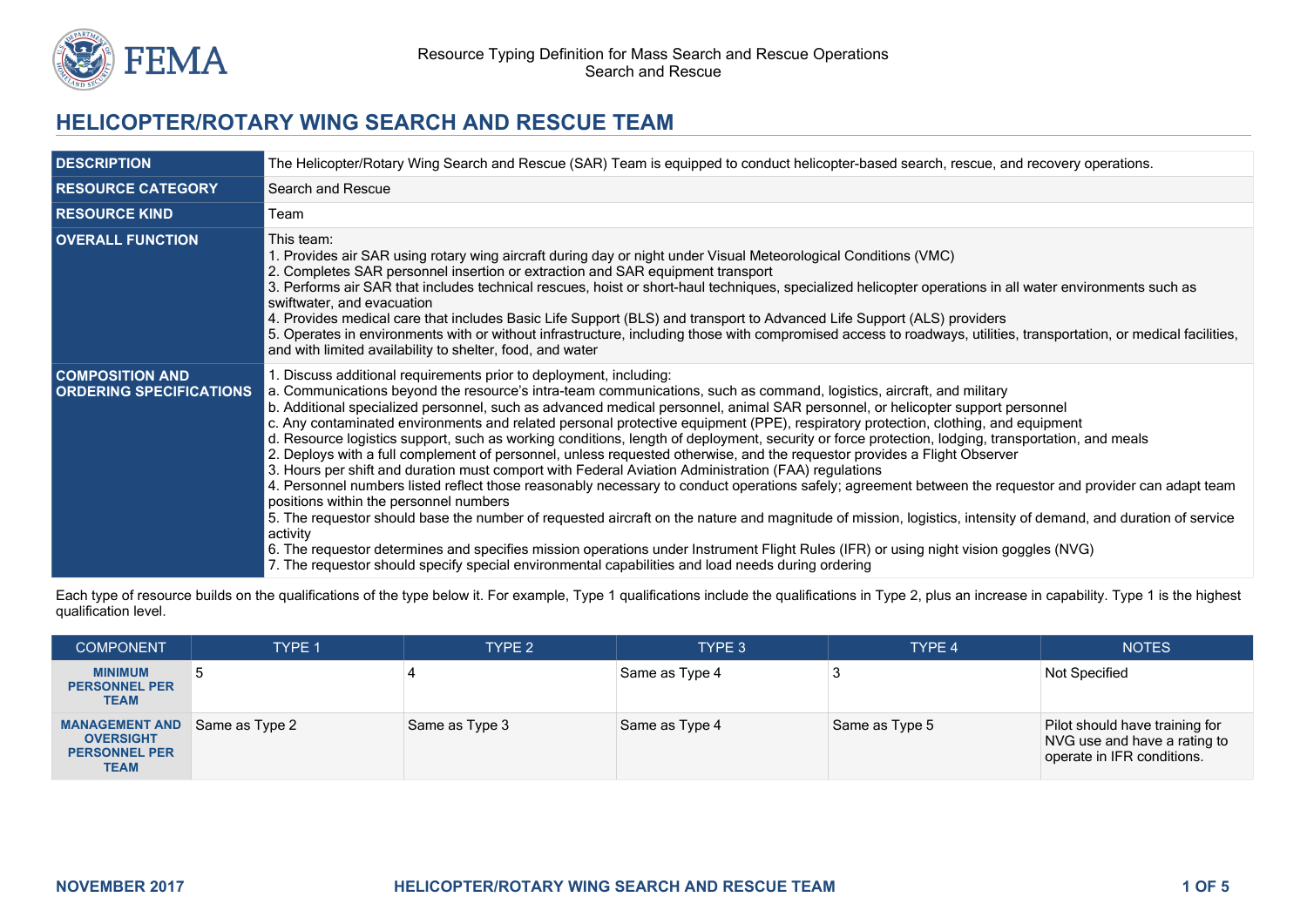

### Resource Typing Definition for Mass Search and Rescue Operations Search and Rescue

| <b>COMPONENT</b>                                                                                             | TYPE 1                                                                                                                                  | TYPE <sub>2</sub>                                                                | TYPE 3                                                                                                                                                                                                                                                | TYPE 4                                                                                                                                                | <b>NOTES</b>                                                                                                                                                                                                                                                                    |
|--------------------------------------------------------------------------------------------------------------|-----------------------------------------------------------------------------------------------------------------------------------------|----------------------------------------------------------------------------------|-------------------------------------------------------------------------------------------------------------------------------------------------------------------------------------------------------------------------------------------------------|-------------------------------------------------------------------------------------------------------------------------------------------------------|---------------------------------------------------------------------------------------------------------------------------------------------------------------------------------------------------------------------------------------------------------------------------------|
| <b>SUPPORT</b><br><b>PERSONNEL PER</b><br><b>TEAM</b>                                                        | Same as Type 2, PLUS:<br>1 - NIMS Type 1 Emergency<br>Medical Technician (EMT)                                                          | Same as Type 3, PLUS:<br>1 - NIMS Type 1 Helicopter SAR<br>Crew Chief            | Same as Type 4                                                                                                                                                                                                                                        | Same as Type 5, PLUS:<br>1 - NIMS Type 1 Helicopter SAR<br>Technician                                                                                 | 1. Crew Chief and Technician<br>should have training for NVG<br>operations.<br>2. Flight Observer is not a NIMS<br>typed support position and the<br>requestor should acquire locally.<br>The position is not a part of the<br>crew and does not deploy with<br>the aircraft.   |
| <b>FUNCTIONS</b><br><b>CAPABILITY PER</b><br><b>TEAM</b>                                                     | Same as Type 2, PLUS:<br>1. Multi-engine<br>2. Capability to provide medical<br>attention for at least two persons<br>being transported | Same as Type 3, PLUS:<br>1. Night operations<br>2. IFR capable<br>3. NVG capable | Same as Type 4                                                                                                                                                                                                                                        | Same as Type 5, PLUS:<br>1. Rescue capability<br>2. Ability to transport at least two<br>persons, one of which can be in<br>a litter                  | Only crew members with<br>certification in accordance with<br>Authority Having Jurisdiction<br>(AHJ) requirements may<br>administer medical care,<br>including BLS.                                                                                                             |
| <b>OPERATIONS</b><br><b>EQUIPMENT PER</b><br><b>TEAM</b>                                                     | Same as Type 2                                                                                                                          | Same as Type 3, PLUS:<br>1. NVG<br>2. IFR equipment                              | Same as Type 4, PLUS:<br>Access, rescue, and recovery<br>equipment, including:<br>1. Air rescue litter<br>2. Straps<br>3. Baskets<br>4. Human cargo hoist<br>5. Dual external hooks or hook<br>and harness/ backup<br>6. BLS level care and equipment | Same as Type 5, PLUS:<br>1. Human cargo dual external<br>hooks or hook and harness/<br>backup<br>2. One litter or ability to carry<br>one person flat | Recommend for daylight search<br>only unless the aircraft is<br>equipped with a thermal imager,<br>search light, or NVG<br>certified/capable aircraft for night<br>searches.                                                                                                    |
| <b>COMMUNICATIONS</b><br><b>EQUIPMENT PER</b><br><b>TEAM</b>                                                 | Same as Type 2, PLUS:<br>Dual VHF aviation radios                                                                                       | Same as Type 3                                                                   | Same as Type 4                                                                                                                                                                                                                                        | Same as Type 5                                                                                                                                        | 1. Intra-team and inter-team<br>communications should be<br>consistent with National<br>Interoperability Field Operations<br>Guide (NIFOG).<br>2. Consider alternate forms of<br>communication, such as satellite<br>phones, based on the mission<br>assignment and team needs. |
| <b>PERSONAL</b><br><b>PROTECTIVE</b><br><b>EQUIPMENT (PPE)</b><br><b>EQUIPMENT PER</b><br><b>TEAM MEMBER</b> | Same as Type 2                                                                                                                          | Same as Type 3                                                                   | Same as Type 4                                                                                                                                                                                                                                        | Same as Type 5                                                                                                                                        | PPE should meet requirements<br>in 29 Code of Federal<br>Regulations (CFR) Part<br>1910.134 Respiratory Protection<br>and 29 CFR Part 1910.1030<br>Bloodborne Pathogens.                                                                                                        |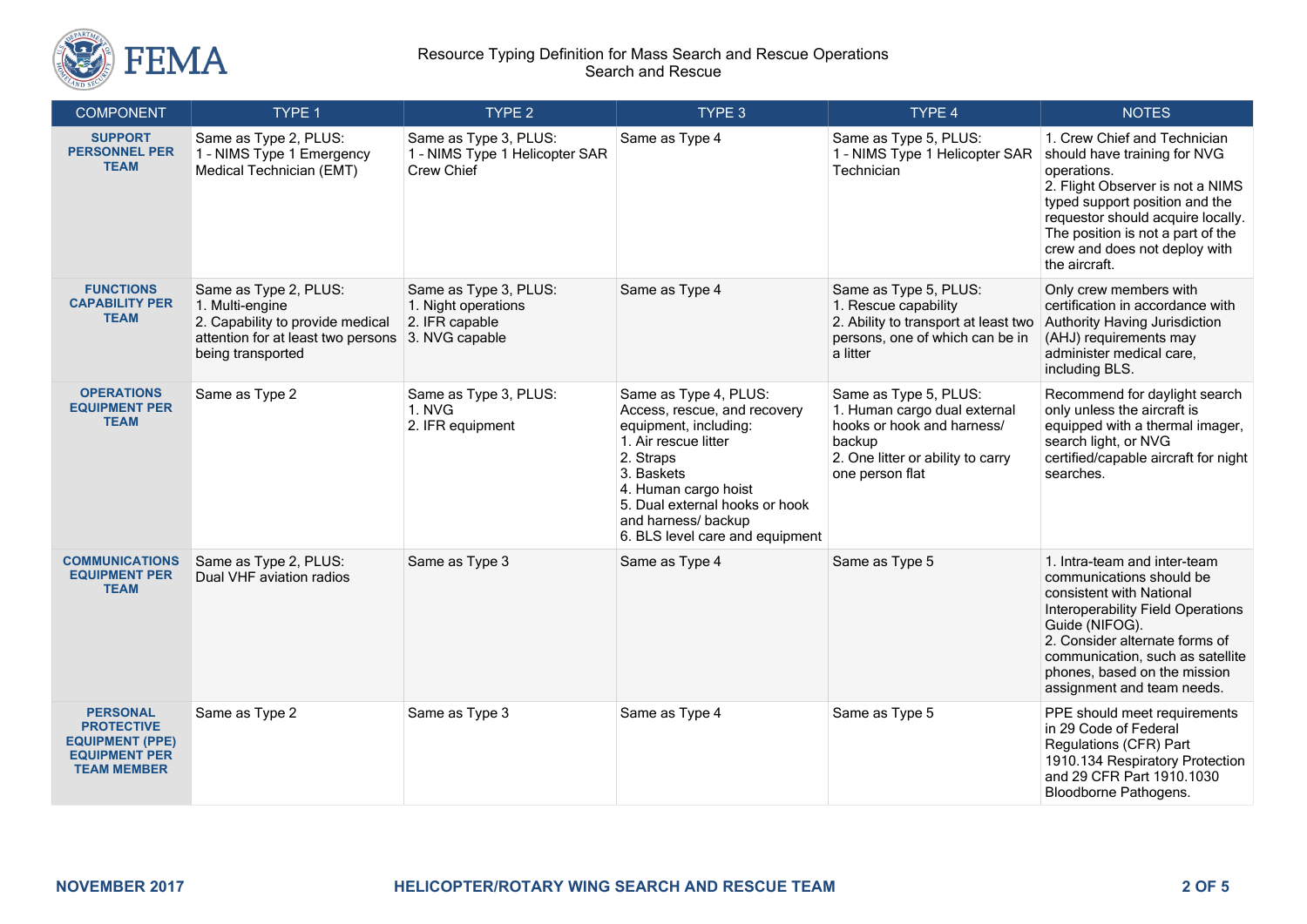

#### Resource Typing Definition for Mass Search and Rescue Operations Search and Rescue

| <b>COMPONENT</b>                                                                 | <b>TYPE 5</b>                                                                                                                                                                                                         | <b>NOTES</b>                                                                                                                                                                                                                                                                  |
|----------------------------------------------------------------------------------|-----------------------------------------------------------------------------------------------------------------------------------------------------------------------------------------------------------------------|-------------------------------------------------------------------------------------------------------------------------------------------------------------------------------------------------------------------------------------------------------------------------------|
| <b>MINIMUM</b><br><b>PERSONNEL PER</b><br><b>TEAM</b>                            | $\overline{2}$                                                                                                                                                                                                        | Not Specified                                                                                                                                                                                                                                                                 |
| <b>MANAGEMENT AND</b><br><b>OVERSIGHT</b><br><b>PERSONNEL PER</b><br><b>TEAM</b> | 1 - National Incident<br>Management System (NIMS)<br>Type 1 Helicopter SAR Pilot                                                                                                                                      | Pilot should have training for<br>NVG use and have a rating to<br>operate in IFR conditions.                                                                                                                                                                                  |
| <b>SUPPORT</b><br><b>PERSONNEL PER</b><br><b>TEAM</b>                            | 1 - Flight Observer                                                                                                                                                                                                   | 1. Crew Chief and Technician<br>should have training for NVG<br>operations.<br>2. Flight Observer is not a NIMS<br>typed support position and the<br>requestor should acquire locally.<br>The position is not a part of the<br>crew and does not deploy with<br>the aircraft. |
| <b>FUNCTIONS</b><br><b>CAPABILITY PER</b><br><b>TEAM</b>                         | 1. Search only<br>2. Aircraft may be multi- or<br>single-engine<br>3. Operates under Visual Flight<br>Rules (VFR)<br>4. Day operations only                                                                           | Only crew members with<br>certification in accordance with<br>Authority Having Jurisdiction<br>(AHJ) requirements may<br>administer medical care,<br>including BLS.                                                                                                           |
| <b>OPERATIONS</b><br><b>EQUIPMENT PER</b><br><b>TEAM</b>                         | 1. Aviation Global Positioning<br>System (GPS) equipped<br>2. Equipment suitable for day<br>operations<br>3. Portable Basic First Aid<br>equipment<br>4. Gyro-stabilized handheld<br>binoculars<br>5. Spare batteries | Recommend for daylight search<br>only unless the aircraft is<br>equipped with a thermal imager,<br>search light, or NVG<br>certified/capable aircraft for night<br>searches.                                                                                                  |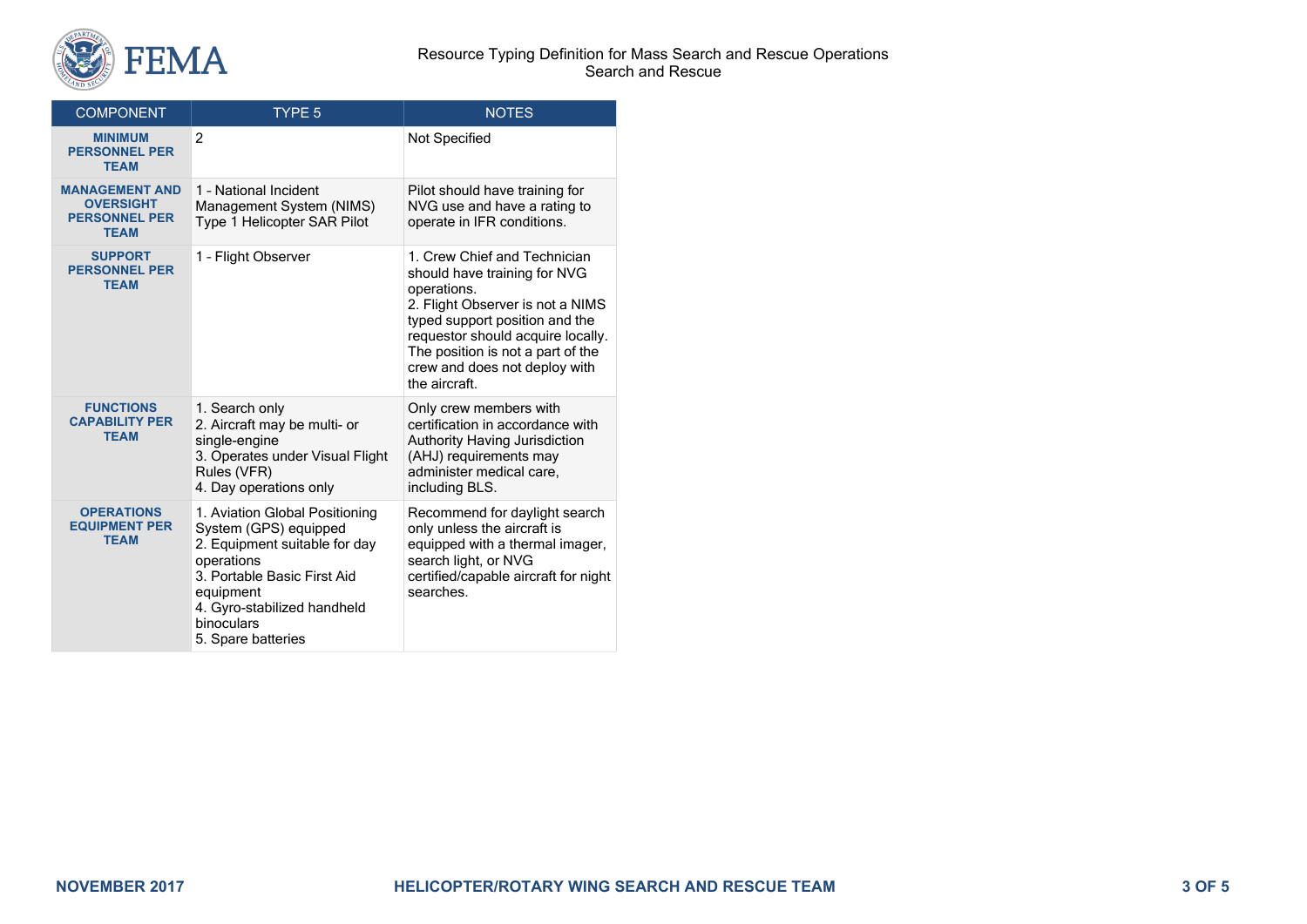

| <b>COMPONENT</b>                                                                                             | TYPE <sub>5</sub>                                                                                                                                                                                                                                                                                                                                                                      | <b>NOTES</b>                                                                                                                                                                                                                                                                    |
|--------------------------------------------------------------------------------------------------------------|----------------------------------------------------------------------------------------------------------------------------------------------------------------------------------------------------------------------------------------------------------------------------------------------------------------------------------------------------------------------------------------|---------------------------------------------------------------------------------------------------------------------------------------------------------------------------------------------------------------------------------------------------------------------------------|
| <b>COMMUNICATIONS</b><br><b>EQUIPMENT PER</b><br><b>TEAM</b>                                                 | 1. Two-way handheld radios<br>2. Portable radios with ground to<br>air capability<br>3. Single Very High Frequency<br>(VHF) aviation radio<br>4. Programmable VHF/Ultra<br>High Frequency (UHF) P25<br>Radio for air-to-ground<br>communications<br>5. Marine band radio<br>6. Electronic direction finder<br>7. Mobile phones and waterproof<br>bag<br>8. Handi-mikes or ear/headsets | 1. Intra-team and inter-team<br>communications should be<br>consistent with National<br>Interoperability Field Operations<br>Guide (NIFOG).<br>2. Consider alternate forms of<br>communication, such as satellite<br>phones, based on the mission<br>assignment and team needs. |
| <b>PERSONAL</b><br><b>PROTECTIVE</b><br><b>EQUIPMENT (PPE)</b><br><b>EQUIPMENT PER</b><br><b>TEAM MEMBER</b> | Minimum PPE, including:<br>1. Aviation Life Support<br>Equipment (ALSE) in<br>accordance with AHJ definitions<br>and commensurate with the<br>operating environment<br>2. Flight helmet and other<br>helmets<br>3. Headlamps<br>4. Eye and hearing protection<br>5. Respiratory protection<br>6. Uniforms, gloves, and other<br>protective clothing                                    | PPE should meet requirements<br>in 29 Code of Federal<br>Regulations (CFR) Part<br>1910.134 Respiratory Protection<br>and 29 CFR Part 1910.1030<br>Bloodborne Pathogens.                                                                                                        |